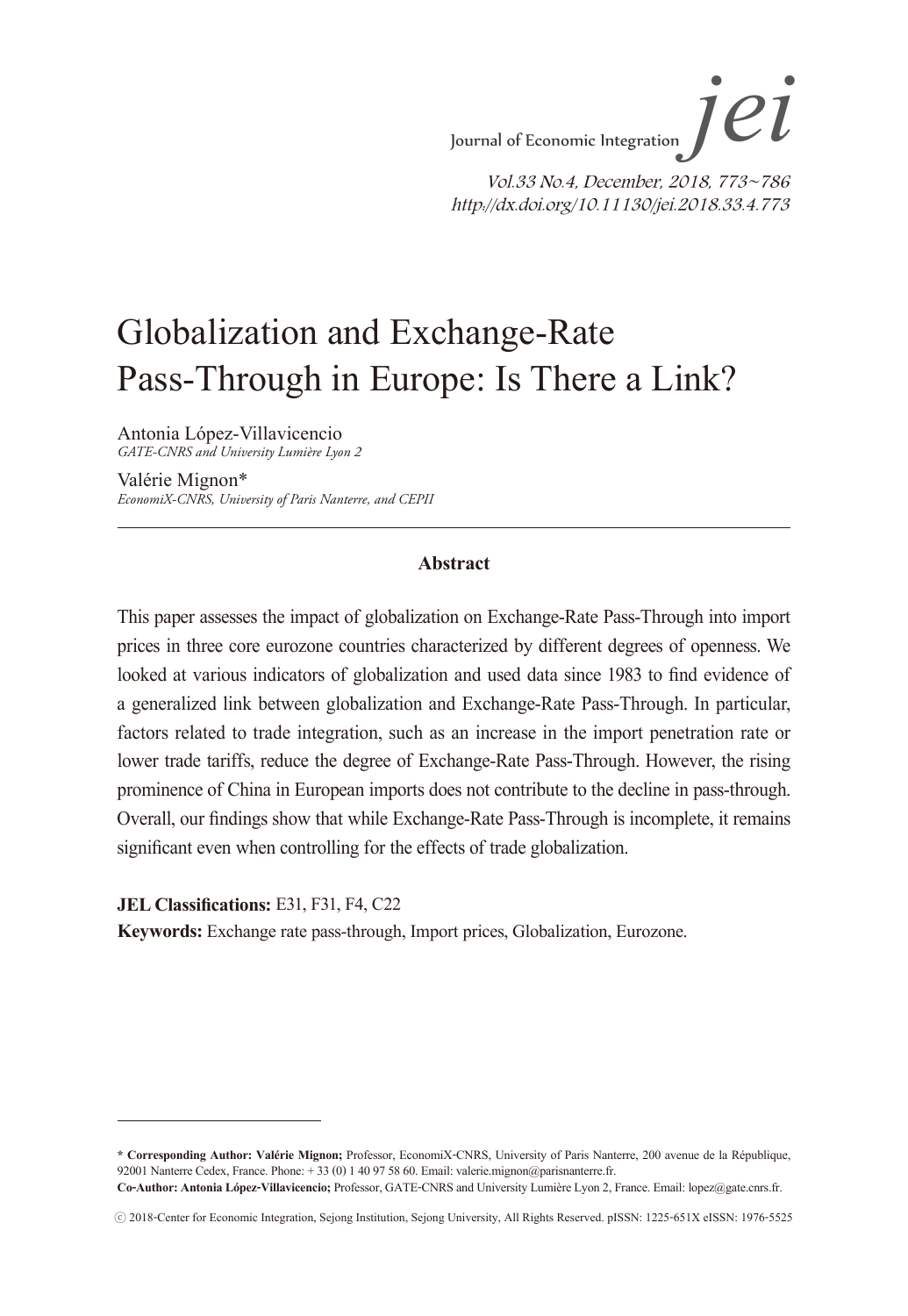http://dx.doi.org/10.11130/jei.2018.33.4.773 *jei*

# **I. Introduction**

The partial and declining character of Exchange-Rate Pass-Through (ERPT) into import prices has received a lot of attention in the literature.<sup>1</sup> Various explanations have been proposed, which include (i) a macroeconomic justification (Monacelli 2005) in which the incompleteness comes from nominal rigidities leading to unresponsiveness in prices in the short run, (ii) a microeconomic explanation linking an incomplete ERPT with increasing pricing-to-market behavior of firms (Betts and Devereux 2000), and (iii) the existence of a stable monetary policy environment, where the size of pass-through is a function of the monetary policy (Taylor 2000). However, recently, López-Villavicencio and Mignon (2017) have shown that uncertainty about domestic monetary policy does not affect the pass-through to import prices. Thus, factors other than monetary ones may be at play in explaining the dynamics of ERPT to import prices. Among these, globalization appears to be of particular interest given the growing trade integration observed over the past few decades. Two effects are at play; first, globalization impacts the inflation dynamics through its influence on the degree of competition. As shown by Dornbusch (1987) and Benigno and Faia (2016), globalization as reflected in greater competition implies higher ERPT; the pass-through intensity depends on the degree of concentration in the market and on the share of foreign products in the domestic market. Secondly, globalization affects the dynamics of inflation through its impact on the pricing strategies of domestic firms selling in the home market. This channel has been studied by Gust, Leduc, and Vigfusson (2010) who state that greater competition implies lower ERPT. As a firm's pricing decisions depend on the prices set by its competitors, the optimal situation for an exporter is to vary its markup in response to shocks that change the exchange rate, thus insulating import prices from exchange rate movements.

The debate on the theoretical implications of globalization for ERPT is far from conclusive. We explore the issue in this paper by empirically investigating if trade integration affects the pass-through into import prices. Our contribution is threefold. First, there is little literature that explores the link between globalization and ERPT, especially for countries outside the US. We fill this gap by focusing on three core euro area economies, based on

<sup>1</sup> See, e.g., Knetter (1989), Campa and Goldberg (2005), and Burstein and Gopinath (2013).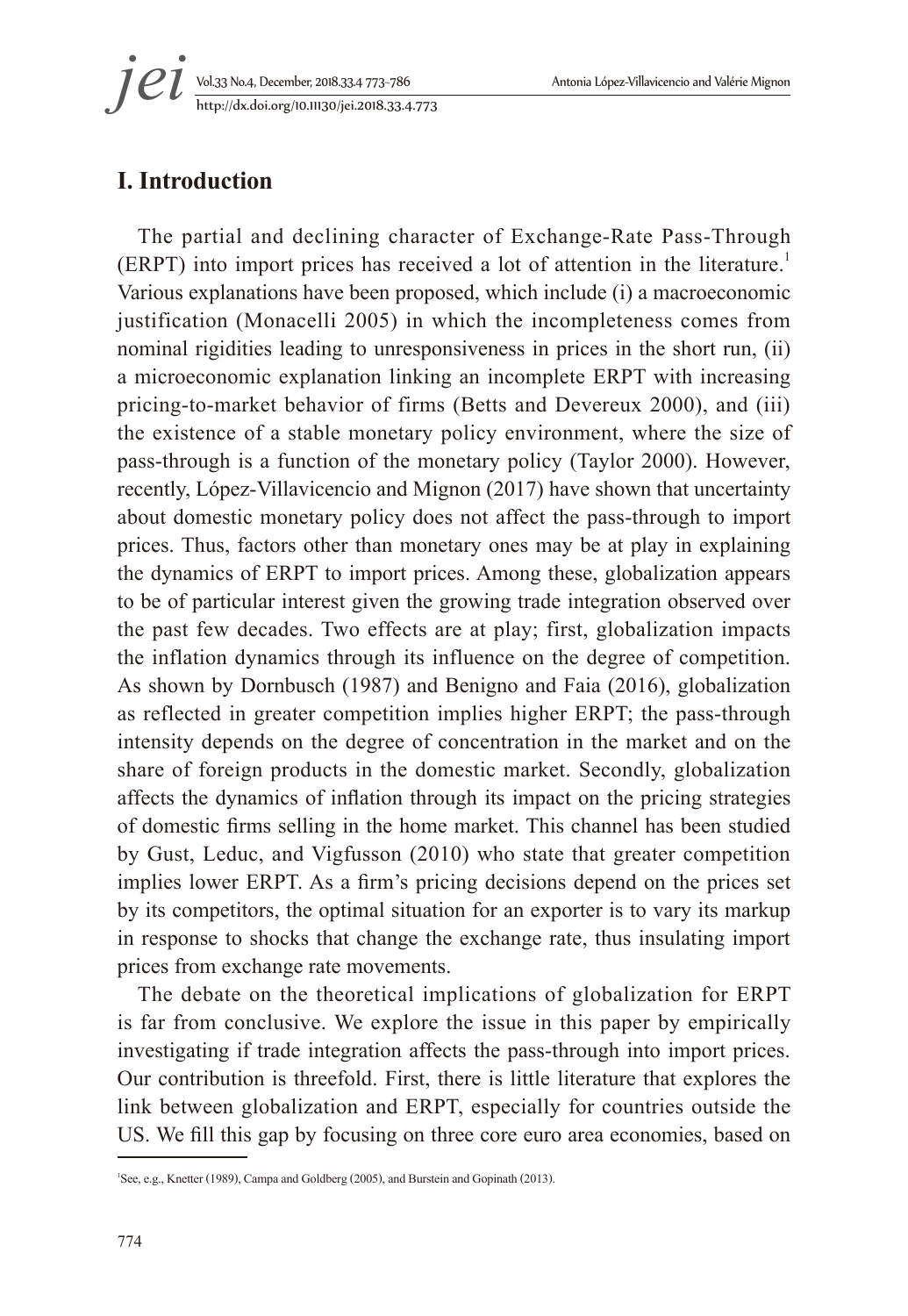their external exposure. Specifically, we consider Belgium which presents the highest degree of trade openness among the core countries; France which is characterized by the lowest one; and Germany which is at an intermediate level corresponding to the European monetary union aggregate degree of openness (Figure 1). As import prices constitute a major transmission channel of changes in the euro to domestic prices and, in turn, inflation and output, analyzing ERPT is critical in the context of a monetary union. The same exchange-rate change may affect eurozone countries differently, depending on their external exposure. Accounting for such different responses of import prices to euro exchange-rate changes is important for the conduct of the single monetary policy. Second, to provide a complete and robust picture, we use various indicators of globalization such as (i) an increase in the degree of trade openness, (ii) a higher presence of Chinese imports in total imports<sup>2</sup>, and (iii) lower import tariffs. Third, with regard to the literature for the euro area<sup>3</sup>, we overcome the drawback of short time-period samples used in these previous studies by considering a longer time period.

By using quarterly data over the 1983Q1~2016Q2 period, we show that incomplete ERPT is a general result in the sense that exchange-rate changes are not fully reflected in import prices. Furthermore, interacting exchangerate changes with globalization indicators reveals a generalized link between openness and ERPT. Indeed, an increase in (i) the degree of import penetration and (ii) a decline in import tariffs contribute to explaining the incomplete ERPT into import prices. However, we show that an increase in China's share of European imports has not induced a competitive response in the exporters of other countries so as to induce them to absorb exchange-rate depreciations.

The rest of the paper is organized as follows. Section 2 briefly describes our methodology. Section 3 presents the data and some stylized facts. Section 4 displays our estimation results, and Section 5 concludes the paper.

<sup>2</sup> This indicator based on China is used by Marazzi, Sheets, Vigfusson, Faust, Gagnon, Marquez, Martin, Reeve, and Rogers (2005) who show that booming Chinese exports to the United States help explain the low ERPT value in the U.S.

<sup>3</sup> See, e.g., Schroder and Hufner (2002); Anderton (2003); Hahn (2003); Campa, Goldberg, and González-Mínguez (2005); Campa and González-Mínguez (2006); Faruqee (2006); and Ben Cheikh and Rault (2016).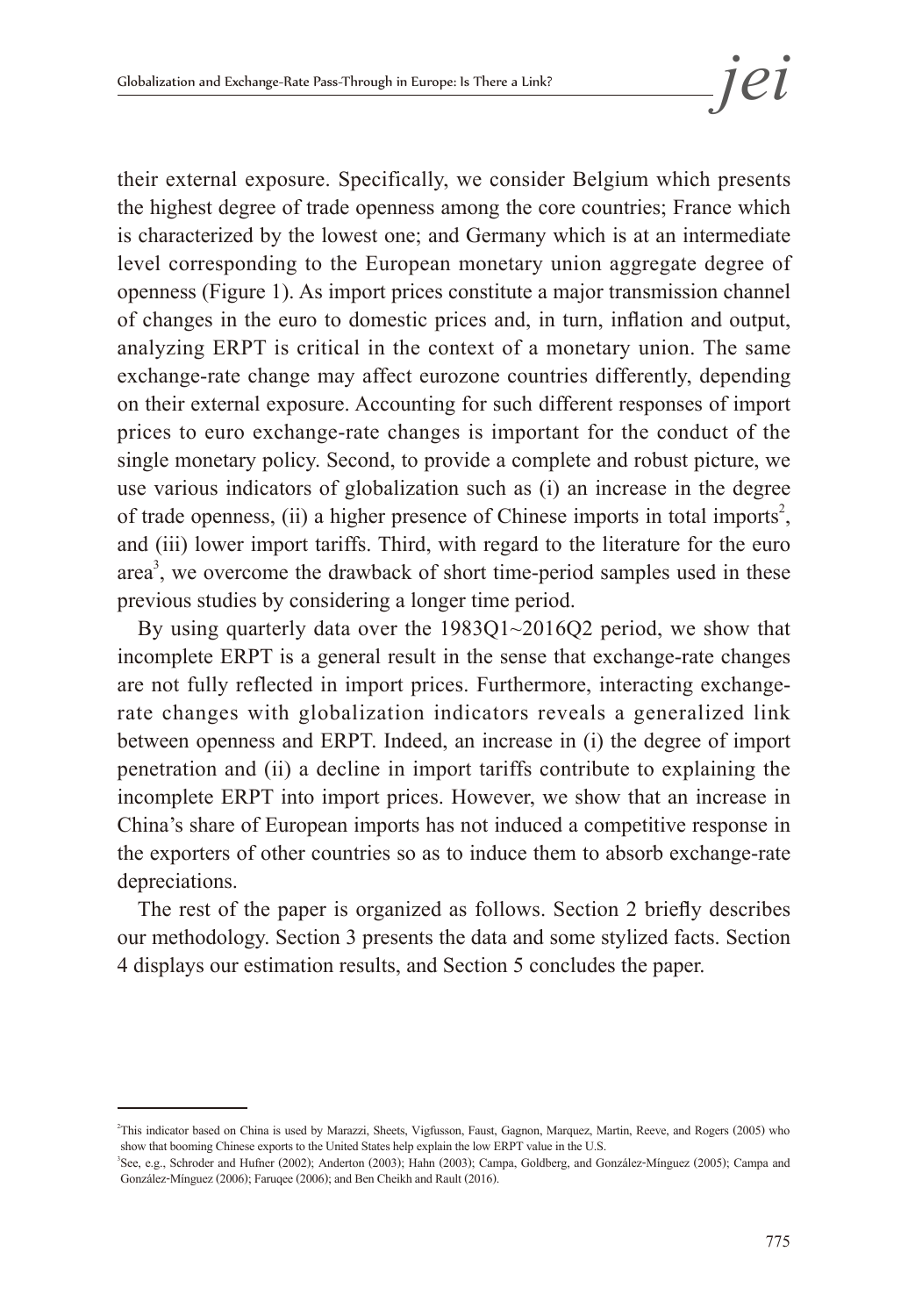# **II. Methodology**

In existing literature, the ERPT is modeled by considering variations of the following equation:

$$
\Delta mp_t = \alpha + \sum_{j=1}^n \gamma_j \Delta mp_{t-j} + \rho \Delta y_t + \lambda \Delta mc_t^* + \theta \Delta e_t + \epsilon_t
$$
 (1)

where *mp* represents import prices,  $y$  is a local demand factor,  $mc^*$  stands for the exporter marginal cost (i.e., the foreign production costs), e is the nominal effective exchange rate, and  $t$  refers to the period. All the variables are expressed in logarithms. Our primary concern in this equation is the passthrough elasticity which corresponds to the coefficient for the exchange-rate change, namely  $\theta$ . The case of  $\theta = 1$  refers to a complete ERPT, corresponding to one-for-one pass-through changes in import prices. Incomplete ERPT occurs when  $\theta$  < 1, i.e., when exporters adjust their markup.

strategy extends the benchmark ERPT equation as follows: To explore the global factors' dimension of pass-through, our empirical

$$
\Delta mp_t = \alpha + \sum_{j=1}^n \gamma_j \Delta mp_{t-j} + \rho \Delta y_t + \lambda \Delta mp_t^* + \theta \Delta e_t + \theta^C (\Delta e_t C_t) + \delta C_t + \epsilon_t
$$
 (2)

where  $C$  is an indicator of trade integration: changes in the import penetration rate, changes in trade tariffs for a country's imports and changes in the weight of China in a country's imports. In Equation (2), we interpret a significant coefficient  $\theta^C$  as evidence of ERPT being affected by global factors.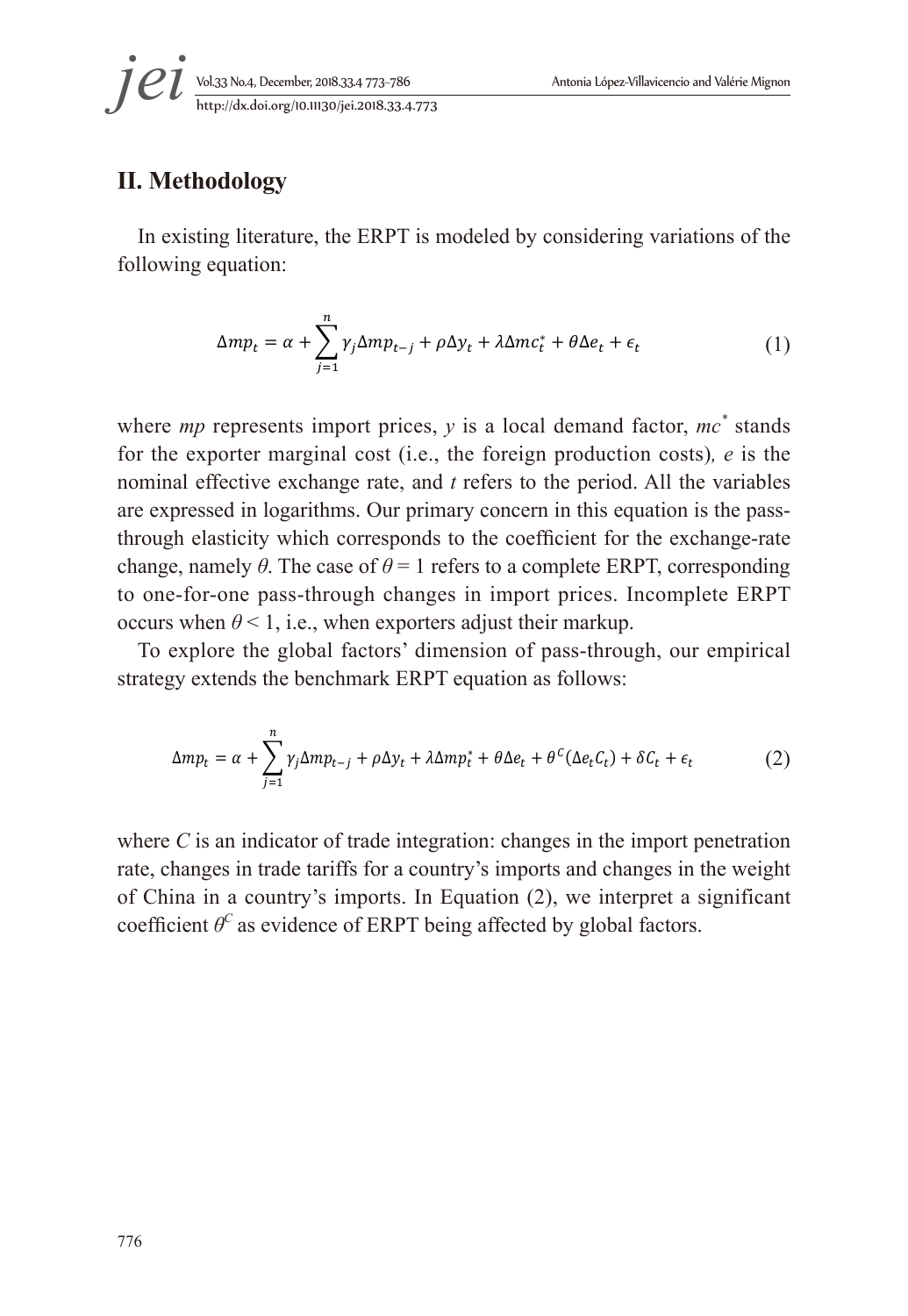## **III. Data**

#### **A. Sample and variables**

As previously mentioned, we consider three core eurozone countries, namely Belgium, Germany, and France, over the period 1983Q1 to 2016Q2.

Regarding the measure of import prices, although most of the existing studies at the aggregate level use import unit value indexes, we use the import price deflator extracted from the Organisation for Economic Co-operation and Development (OECD) database. This choice allows us to overcome some important drawbacks associated with import unit values, namely: (i) they are biased in case of changes in the bundle of goods, (ii) they present some volatility owing to frequent quantity adjustments that may modify the indexes without any change in prices, and, (iii) they encounter important measurement errors, making them imperfect proxies for trade prices at the country level (Knetter 1989, Takagi and Yoshida 2001). Import prices are free of these biases.<sup>4</sup> They measure actual transaction prices of imported goods and allow researchers to account for (i) changes in the composition of the bundle of imported goods of the country under consideration, (ii) the price determinants of goods (quantity of units sold, change in quality, guarantee conditions, etc.), and (iii) price fluctuations and variations in the demand for comparable competitive goods over time.

Turning to the variables on the right-hand side of Equation (1), both marginal costs and importer's demand characteristics are highly difficult to evaluate since they are not directly observable. This explains the use of proxies in the literature. In our specification, following Marazzi, Sheets, Vigfusson, Faust, Gagnon, Marquez, Martin, Reeve, and Rogers (2005) and Marazzi and Sheets (2007), we use the aggregated OECD foreign Producer Price Index (PPI) as the proxy for production costs. For the local demand factor, we use the Gross Domestic Product (GDP) as is common in the literature (Campa, Goldberg, and González-Mínguez 2005). The exchange rate corresponds to the nominal effective exchange rate provided by the Bank of International Settlements (BIS), with an increase in the index indicating a depreciation.

<sup>4</sup> See, e.g., Marazzi and Sheets (2007) and de Bandt and Razafindrabe (2014).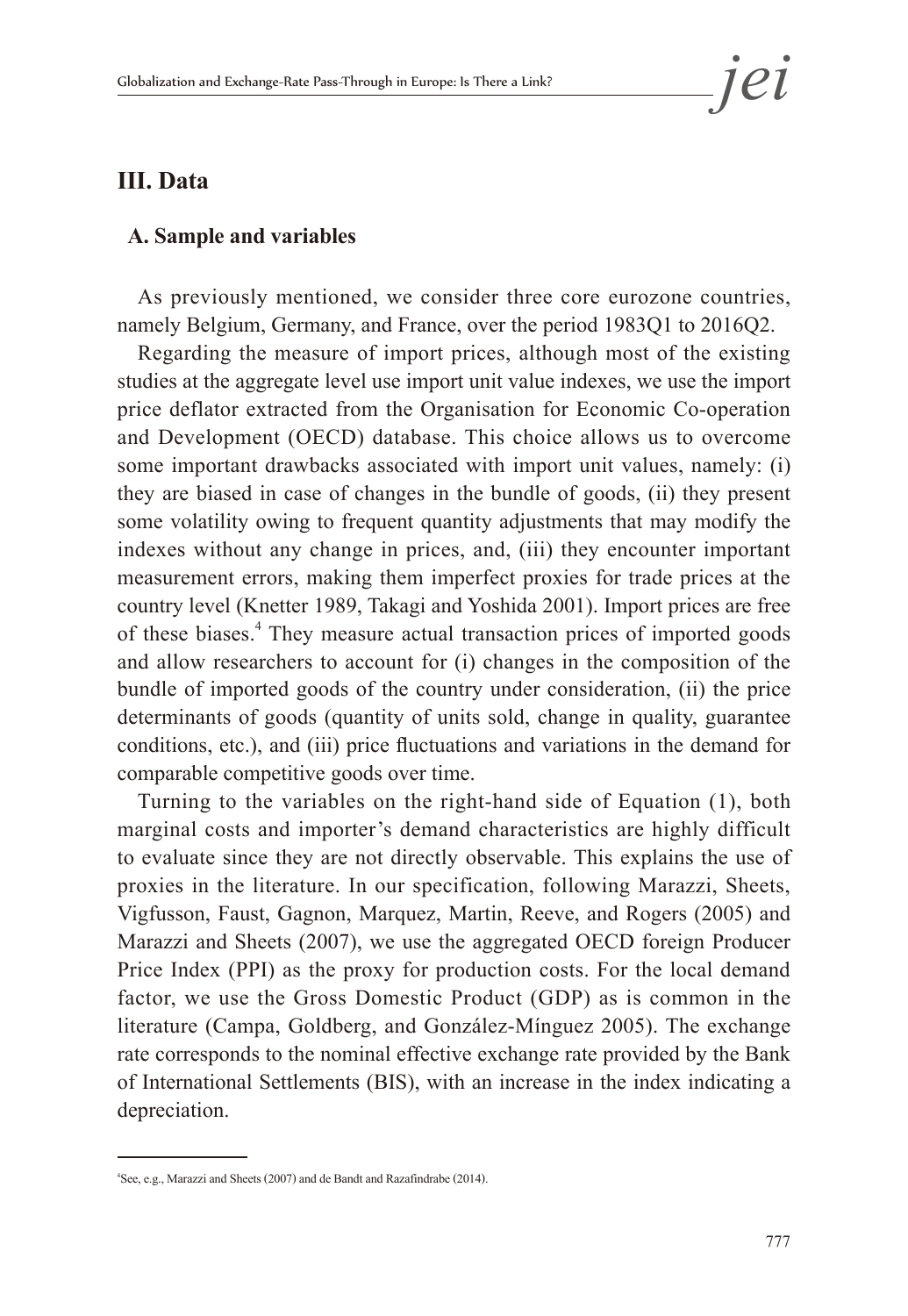Vol.33 No.4, December, 2018.33.4 773~786 Antonia López-Villavicencio and Valérie Mignon 1 *C i* vol.33 No.4, December, 2018.33.4 773-786<br>http://dx.doi.org/10.11130/jei.2018.33.4.773

We now describe our indicators of globalization. First, to capture the number of foreign products in each destination market, we consider the import penetration ratio rate, i.e., the participation of foreign firms in the domestic economy, measured by the share of imports in GDP. Overall trade values are collected from the International Monetary Fund (IMF) International Financial Statistics (IFS) database. Note that according to our previous discussion (Section 1), the sign of the ERPT coefficient can be positive or negative. Indeed, following Benigno and Faia (2016), *θ<sup>C</sup>* should be positive and significant if we expect that higher trade openness will mean that there are more foreign firms competing in the destination market. In this case, globalization affects the dynamics of imported inflation through its effect on ERPT into import prices and the rise in the share of foreign products in the domestic market, increasing the pass-through degree. However, in the case of strategic complementarity in setting prices, an exporter does not want its price to deviate too much from that of its competitors. Thus, the exporter's price becomes more responsive to the prices of its competitors as its markup increases. Hence, it is optimal for a firm to vary its markup more and its price less in response to an exchange-rate change. Accordingly, we should observe a reduction of the pass-through of exchange-rate changes into import prices with higher trade integration ( $\theta^C$  should be negative and significant).

Second, we also evaluate how China's presence in total imports affects the pricing decisions of exporters from other countries. The underlying reasoning is that increasing import penetration of China induces changes in the competitive environment and forces exporters to lower markups in response to an exchange-rate depreciation (Bergin and Feenstra 2009). Therefore, we take into account China's import share in total imports (Marazzi, Sheets, Vigfusson, Faust, Gagnon, Marquez, Martin, Reeve, and Rogers 2005).

A third measure of globalization is based on trade tariffs. Although tariffs represent only a fraction of overall trade costs, they remain an important underlying factor in greater trade integration. In this respect, Gust, Leduc, and Vigfusson (2010) argue that with lower costs, exporters should reduce their prices and the home country's import share should rise. Since foreign exporters' prices fall relative to that of their competitors (i.e., the domestic firms), they will be able to increase their markups and still gain a market share. Conversely, the prices for domestic goods rise relative to those of their competitors, and domestic firms are forced to cut their markups in reaction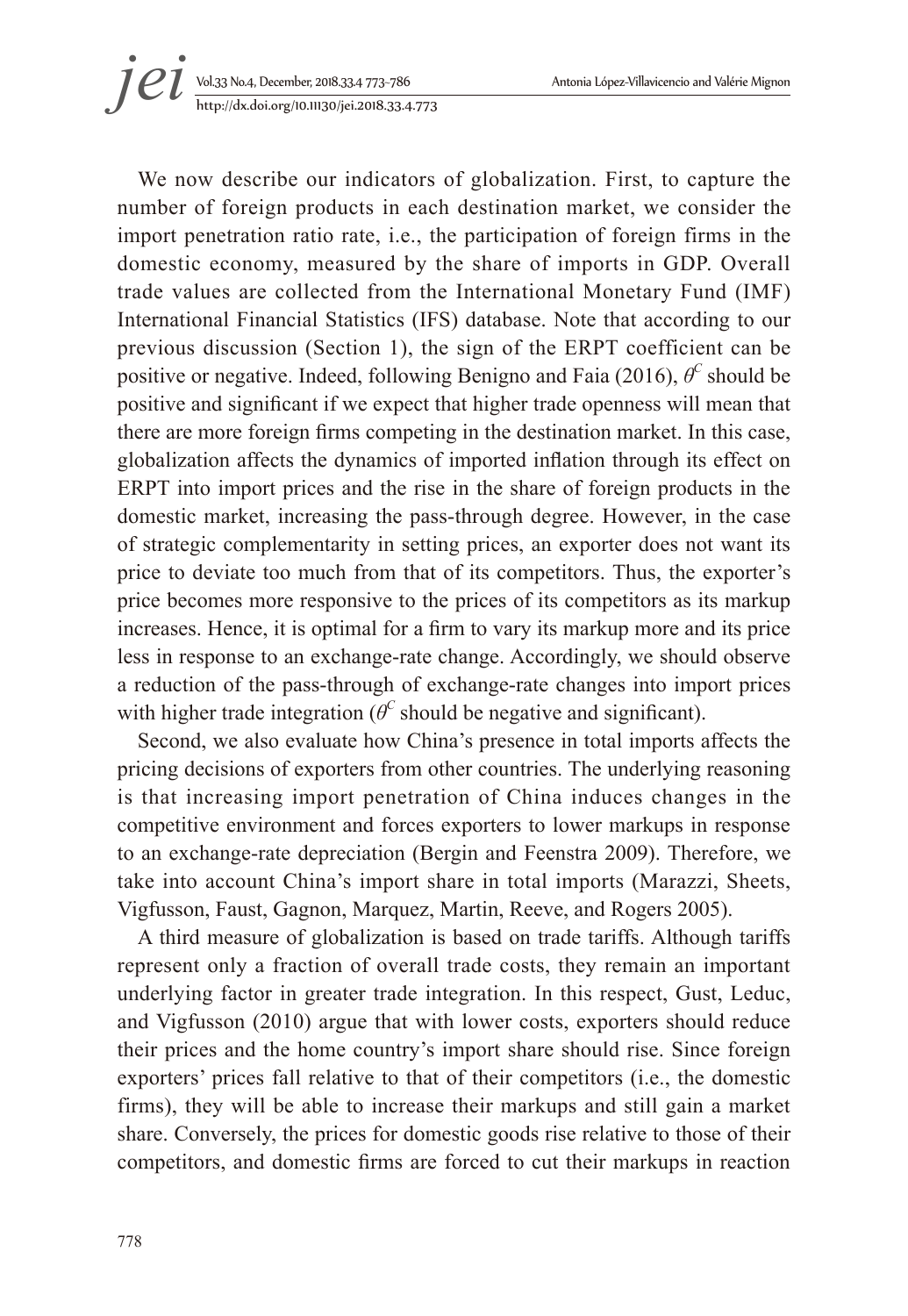to stiffer competition from abroad. With higher markups on foreign goods, strategic complementarity intensifies and foreign exporters become more willing to vary their markups in response to cost shocks. Thus, according to Gust, Leduc, and Vigfusson (2010), a decline in trade costs should cause a fall in the pass-through (i.e.,  $\theta^C$  should be positive). Alternatively, we could argue that exporters who are subject to high tariff rates will face more local competition in the markets to which they export and hence will be more constrained in passing exchange-rate changes onto the prices that they charge. Data on import tariff rates for the European Union are taken from the United Nations Conference on Trade and Development (UNCTAD) Trade Analysis Information System (TRAINS). Data are annual and correspond to the average of *ad-valorem* duties.<sup>5</sup>

# **B. Descriptive statistics**

Table 1 provides some descriptive statistics for our three different globalization indicators and their growth over the study period. As can be seen, Belgium is the country displaying the highest degree of trade openness as measured by the import penetration rate, followed by Germany and France, with Germany being very close to the average European Monetary Unit level (Figure 1 for the year 2015). However, the level of trade exposure shows an upward trend everywhere, particularly in France and Germany.

<sup>5</sup> We use the applied tariff which corresponds to the tariff actually charged on an import.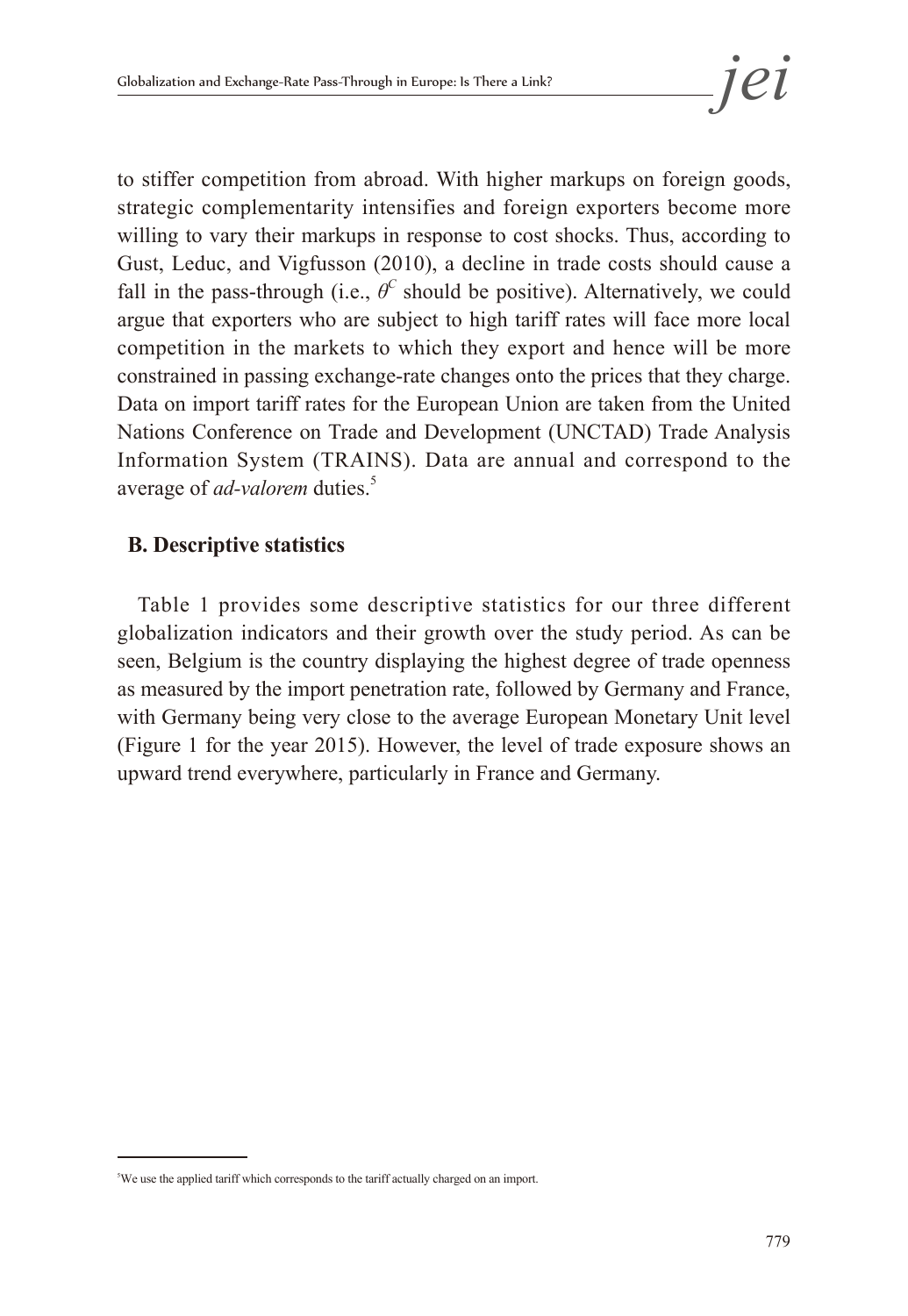



**Figure 1. Degree of openness to trade in 2015**

(Note) Trade is the sum of exports and imports of goods and services measured as a share of gross domestic product. Data source: World Bank.

## **Table 1. Descriptive statistics on globalization**

| Country | <b>Import penetration</b><br>rate |         | China's share |         | <b>Tariffs</b> |          |
|---------|-----------------------------------|---------|---------------|---------|----------------|----------|
|         | Level                             | Growth  | Level         | Growth  | Level          | Growth   |
| Belgium | 0.692                             | 0.469   | 0.025         | 5 5 9 1 | 2 1 8 3        | $-2.972$ |
| France  | 0.250                             | 1 1 2 4 | 0.046         | 8.581   | 2.183          | $-2.972$ |
| Germany | 0.299                             | 1 0 1 2 | 0.048         | 7959    | 2.183          | $-2972$  |

(Note) This table reports the average values of globalization indicators over the study period.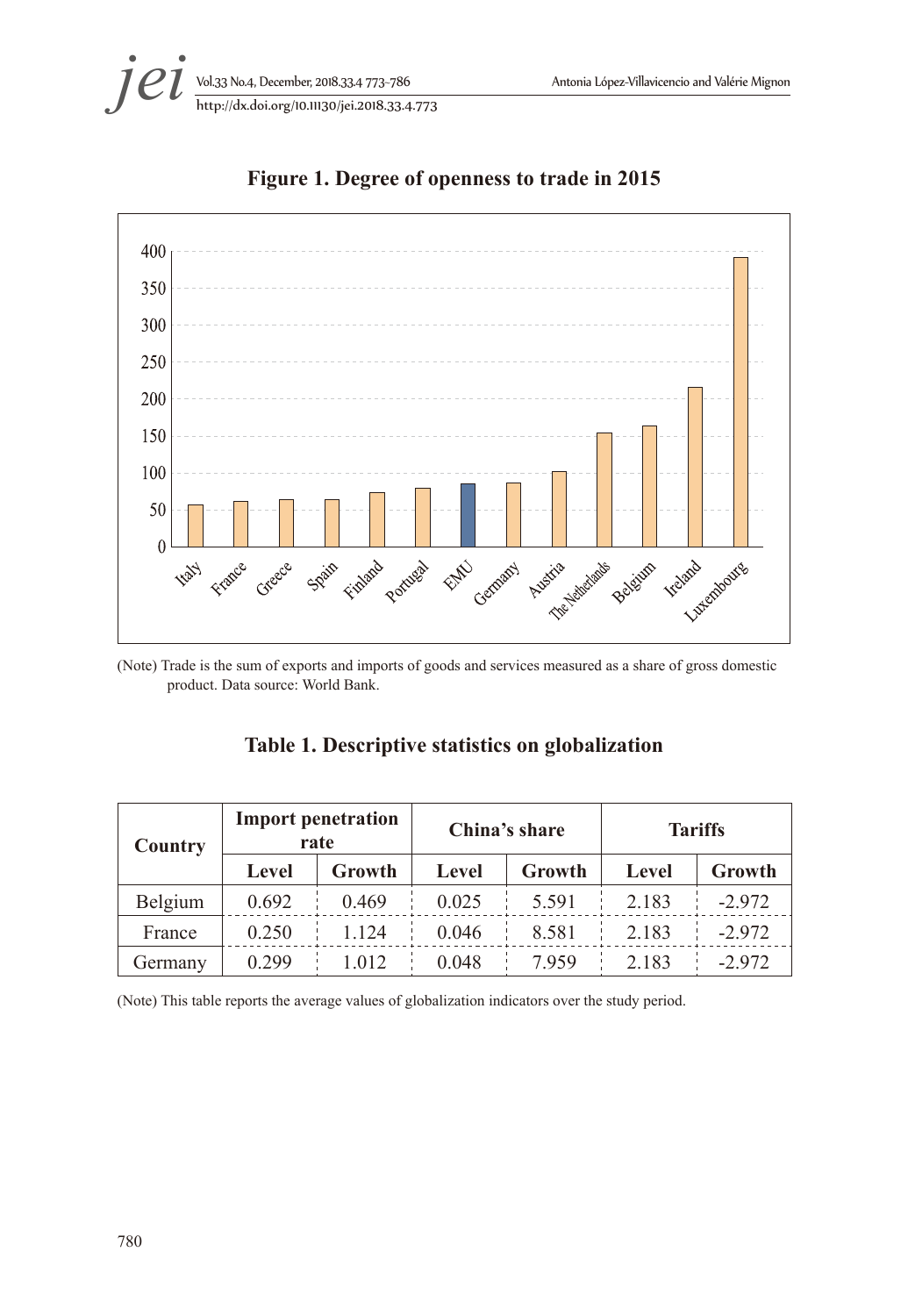## **IV. Results**

#### **A. Estimated ERPT**

We will first look at the estimation of our baseline Equation (1). The corresponding results are presented in Table 2. As shown, an incomplete ERPT is the general result, which confirms the findings in the literature.<sup>6</sup> The pass-through estimates present the expected positive sign: an increase in the nominal exchange rate translates into a depreciation of the currency and should typically be followed by a rise in prices. Our results show that a 1% increase in the rate of depreciation of the euro raises import prices by 0.34% in Belgium, 0.32% in France, and 0.39% in Germany. For the sake of completeness, Table 2 also displays the results of the estimation of Equation (1) when a dummy variable for the introduction of the euro is included.<sup>7</sup> As can be seen, although the estimated ERPT coefficients show a slight increase, they remain far below unity, indicating that the adoption of the single currency did not have a strong effect on the pass-through.

To assess the pass-through evolution through time, we look at Figure 2, which displays the rolling ERPT coefficients for the three countries over the period under consideration. As shown, despite the upward trend observed for the last windows-i.e., for estimation periods containing observations for the Great Recession—our findings confirm those found in the literature (references in Section 1), as ERPT steadily declines for the three countries over a long period of time.  $\epsilon$  and  $\epsilon$  results in the pass-through the pass-through the pass-through evolution through the pass-through  $\epsilon$ cal reception of the results community the equation of the

On the whole, although our results do not provide evidence of a clearcut relationship between the degree of external exposure and the level of the The contribution in the suggest of contribution the positive link between pass-through, they suggest the existence of a possible positive link between the two variables. ight, they suggest the existence of a possible positive film

$$
\Delta mp_t = \alpha + \sum_{j=1}^n \gamma_j \Delta mp_{t-j} + \rho \Delta y_t + \lambda \Delta m c_t^* + \theta \Delta e_t + \delta D U M_t + \epsilon_t
$$

where DUM, is the dummy variable that takes the value 1 for introduction of the euro, and zero otherwise.

See Menon (1995) and Engel (2002) for a survey, and Campa and Goldberg (2005), Marazzi and Sheets (2007), Bouakez and Rebei (2008)<br>or Gust Leduc and Vigfusson (2010) for more recent empirical studies or Gust, Leduc, and Vigfusson (2010) for more recent empirical studies.  $\overline{a}$ <sup>7</sup>Specifically, Equation (1) is written as follows: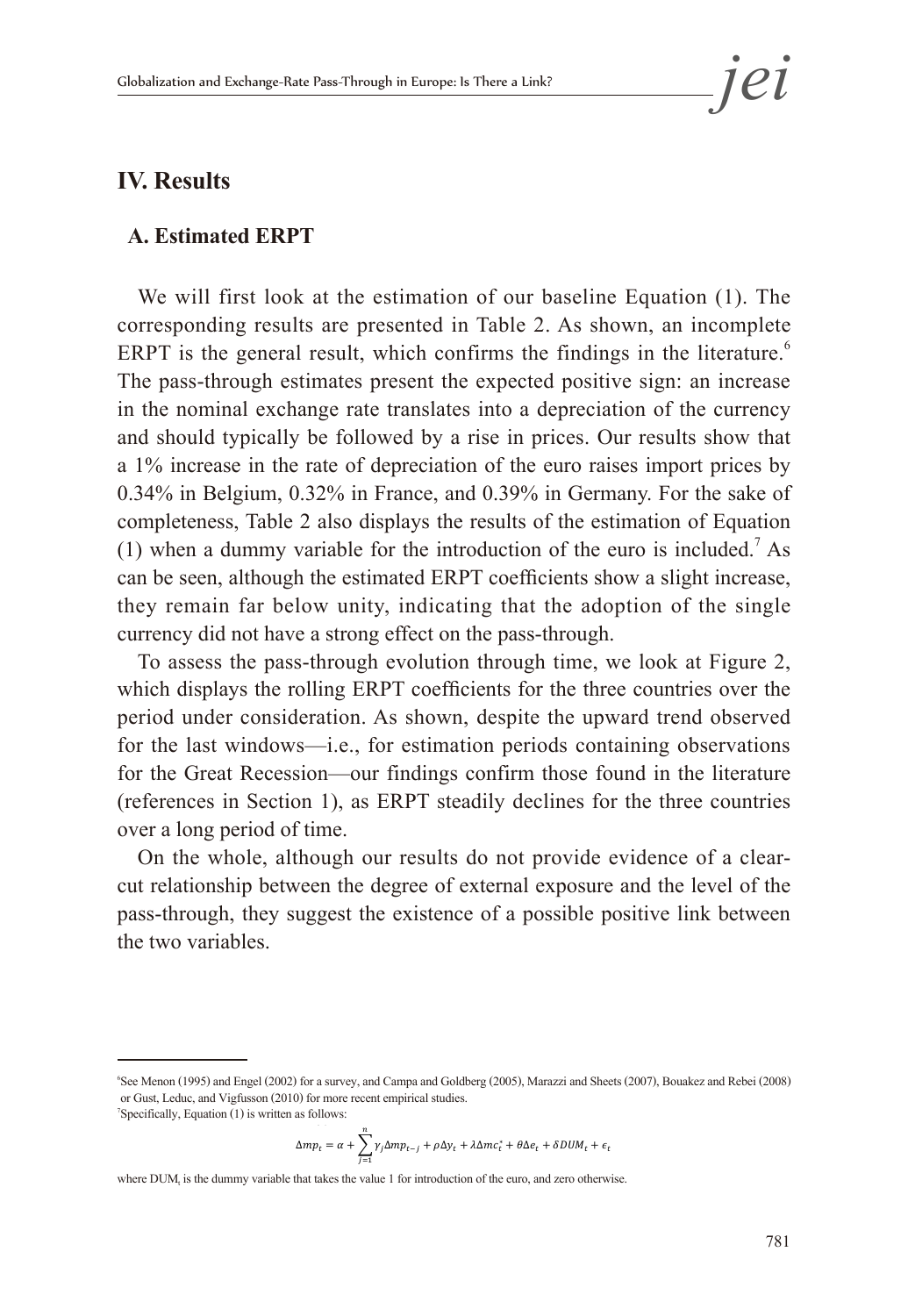|                  | Coefficient (t-stat) | Coefficient (t-stat) |
|------------------|----------------------|----------------------|
| Belgium $\theta$ | 0.338(4.41)          | 0.413(5.70)          |
| Dummy euro       |                      | 1.732(4.73)          |
| France $\theta$  | 0.316(5.99)          | 0.353(4.48)          |
| Dummy euro       |                      | 1.248(2.03)          |
| Germany $\theta$ | 0.393(5.63)          | 0.431(10.31)         |
| Dummy euro       |                      | 1.230(5.27)          |

#### **Table 2. ERPT coefficients**

(Notes) (i) This table reports the estimated ERPT coefficients from Equation (1)

(ii) Corresponding *t*-statistics are given in parentheses

 (iii) Dummy euro is a variable that takes the value of 1 for introduction of the euro, and zero otherwise.

### **B. Accounting for globalization**

To assess the role of globalization, Table 3 reports the estimation results of Equation (2). We consider the three aforementioned indicators in favor of globalization, namely: (i) an increase in the degree of import penetration, (ii) a higher presence of Chinese imports in total imports and, (iii) lower import tariffs. As can be seen, the estimate of the interaction variable  $(\theta^C)$  is significant at conventional levels for all models except the one for the share of Chinese imports in total imports, providing clear evidence that global factors cause a structural change in ERPT. In other words, (i) an increase in the degree of import penetration and (ii) a decline in import tariffs contributed to explaining the incomplete ERPT into import prices.

On the contrary, with  $\theta^C$  being non-significant at conventional levels, we do not find compelling evidence that an increase in China's market share is associated with lower ERPT. Following Marazzi and Sheets (2007), we find two main explanations at play here: (i) the effects of direct competition with China, making exporters from other countries hesitant to shift their dollar prices in response to fluctuations in their exchange rates, and (ii) the threat of potential competition from Chinese firms. Our findings show that, contrary to the U.S., the pass-through effect of China's growing presence in European markets is weak, i.e., it has not induced other exporters to pass-through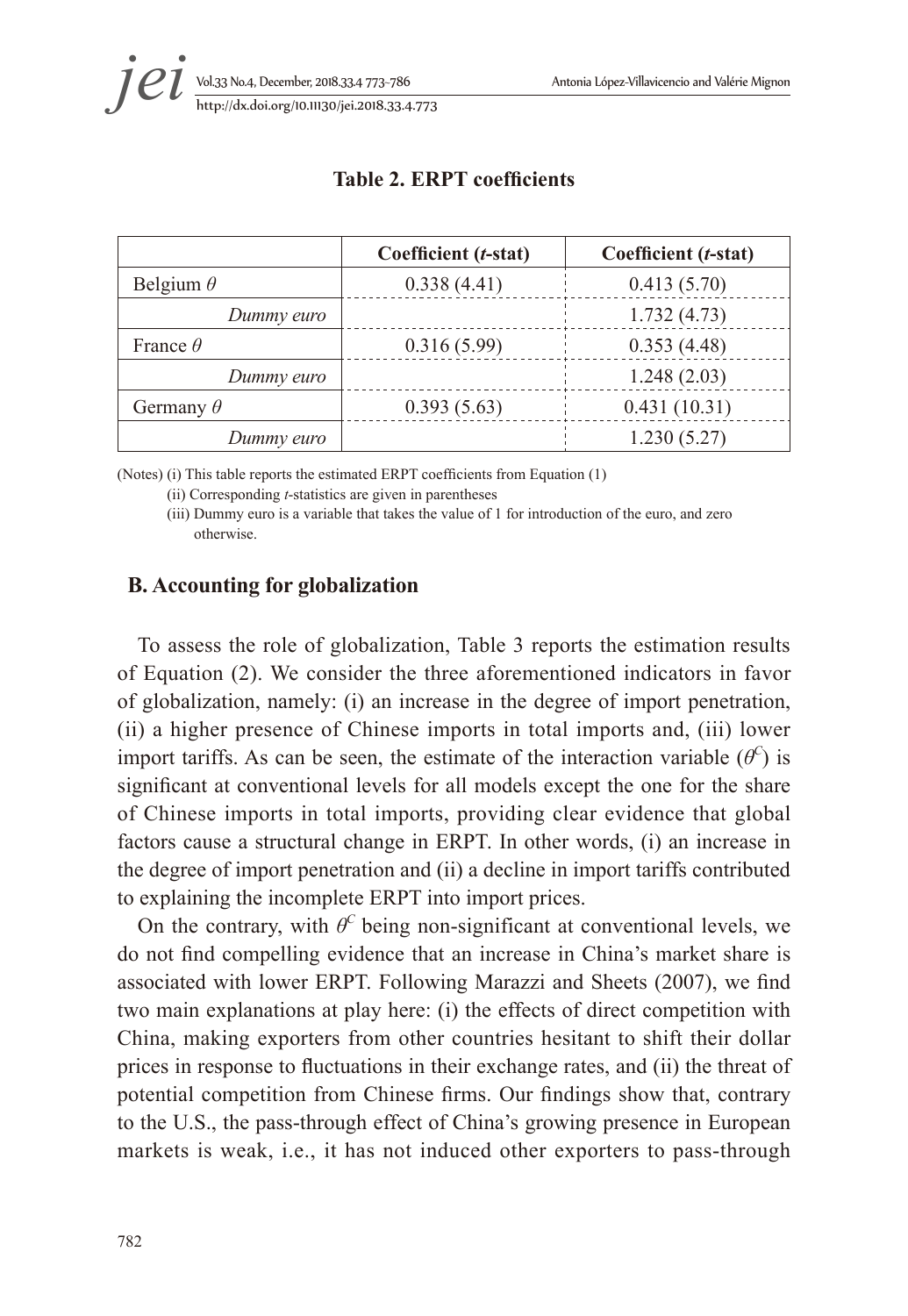exchange rates shocks.



## **Figure 2. ERPT, rolling coefficients**



|         |            | <b>Import penetration</b><br>rate | China's imports<br>share | <b>Trade tariffs</b> |
|---------|------------|-----------------------------------|--------------------------|----------------------|
|         |            | Coefficient $(t$ -stat)           | Coefficient (t-stat)     | Coefficient (t-stat) |
| Belgium | $\theta$   | 0.303(3.49)                       | 0.395(4.57)              | 0.431(5.25)          |
|         | $\theta^c$ | $-0.041(-3.27)$                   | 0.013(0.66)              | 0.330(3.86)          |
| France  | $\theta$   | 0.295(6.60)                       | 0.371(5.82)              | 0.385(6.52)          |
|         | $\theta^C$ | $-0.088(-3.45)$                   | $-0.006(-0.31)$          | 0.147(2.66)          |
| Germany | $\theta$   | 0.350(8.25)                       | 0.487(5.38)              | 0.378(9.07)          |
|         | $\theta^C$ | $-0.035(-3.08)$                   | $-0.004(-0.44)$          | 0.132(2.67)          |

# **Table 3. ERPT and global factors**

(Notes) (i) This table reports the estimated ERPT coefficients from Equation (2).

(ii) Corresponding *t*-statistics are given in parentheses.

# **V. Conclusion**

This paper analyzes the impact of globalization on ERPT into import prices for three core eurozone countries, namely Belgium, France and Germany, which are characterized by various degrees of openness. With protectionism on the rise, this question is worth exploring.

Our empirical findings show that globalization explains part of the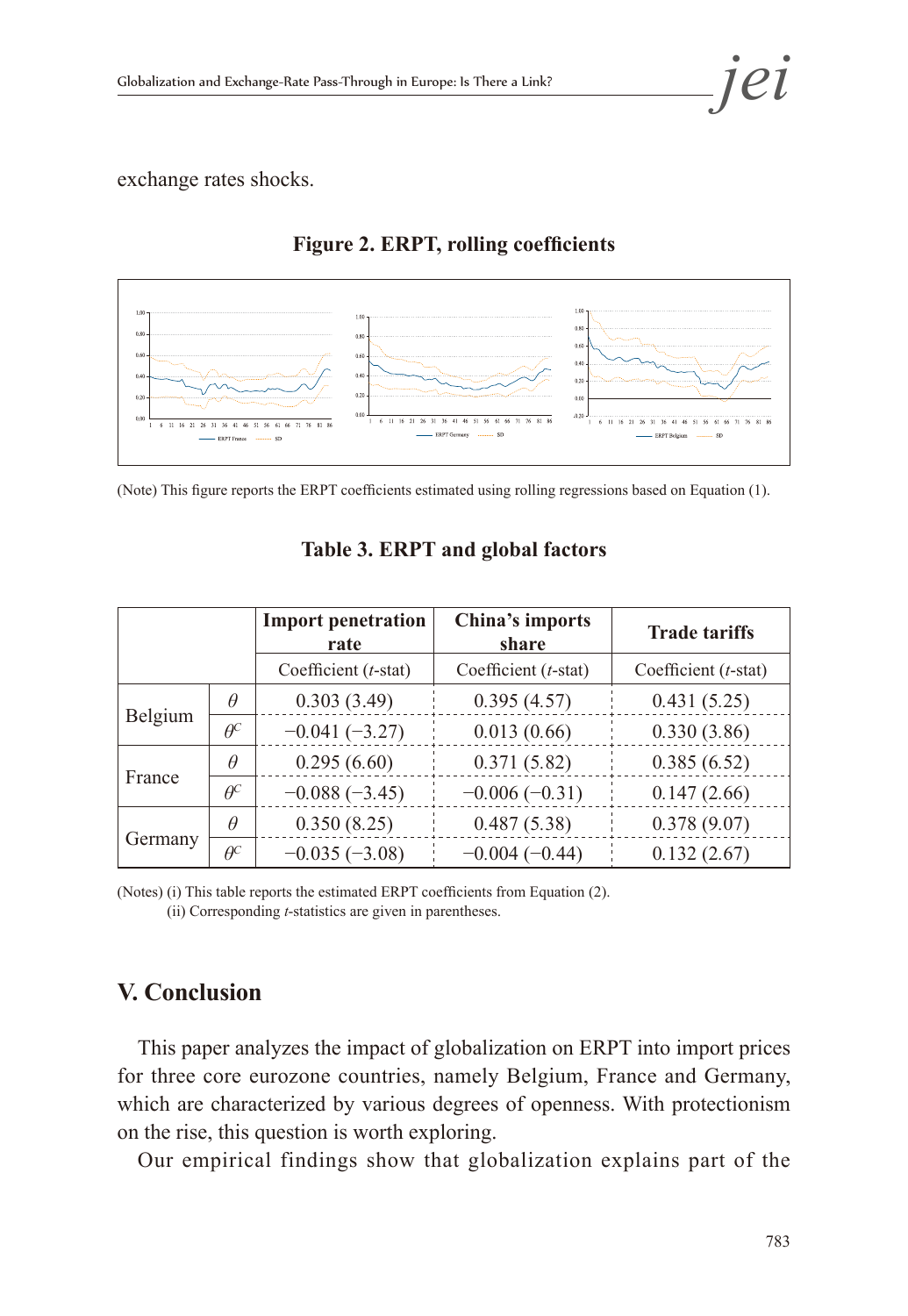

decaying character of ERPT. Indeed, a rise in the share of imports in GDP, i.e., an increase in the import penetration rate, as well as tariff cuts contributes to explain the incomplete ERPT in our sample of countries. However, we show that ERPT incompleteness cannot be related to China's gains in market shares. Overall, even after accounting for the effects of globalization, ERPT into import prices remains significant highlighting that exchange-rate changes do impact domestic prices.

*Received 6 October 2018, Revised 30 October 2018, Accepted 2 November 2018*

# **References**

Anderton, R. "Extra-euro area manufacturing import prices and exchange rate pass-through." Working Paper Series 0219, European Central Bank, 2003.

Ben Cheikh, N., and C. Rault "Recent estimates of exchange rate pass-through to import prices in the euro area." *Review of World Economics (Weltwirtschaftliches Archiv)* 152(1) (2016): 69–105.

Benigno, P., and E. Faia "Globalization, Pass-Through, and Inflation Dynamics." *International Journal of Central Banking* 12(4) (2016): 263–306.

Bergin, P. R., and R. C. Feenstra "Pass-Through of Exchange Rates and Competition between Floaters and Fixers." *Journal of Money, Credit and Banking* 41(s1) (2009): 35–70.

Betts, C., and M. B. Devereux "Exchange rate dynamics in a model of pricingto-market." *Journal of International Economics* 50(1) (2000): 215–244.

Bouakez, H., and N. Rebei "Has exchange rate pass-through really declined? Evidence from Canada." *Journal of International Economics* 75(2) (2008):249– 267.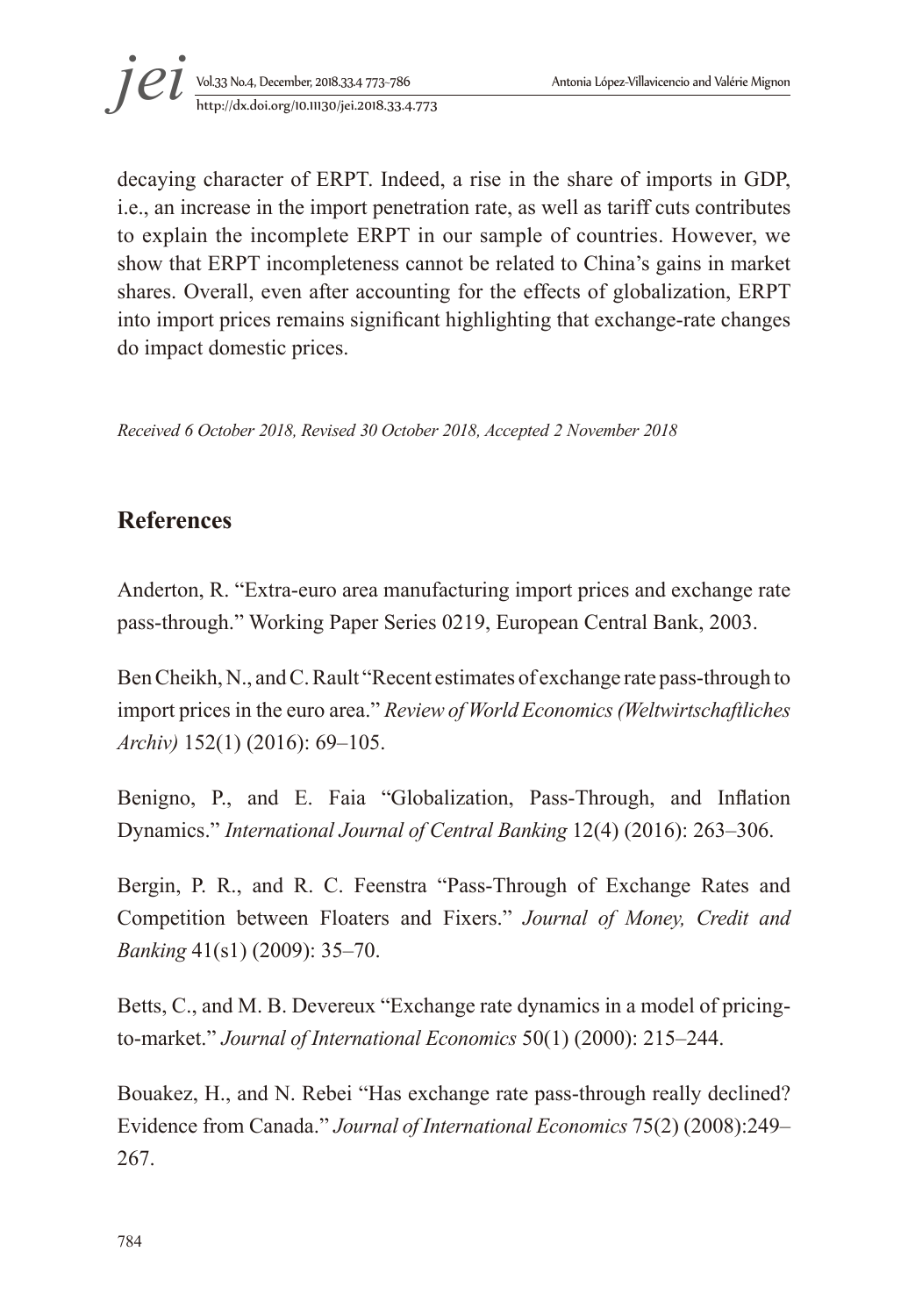Burstein, A., and G. Gopinath. "International Prices and Exchange Rates." NBER Working Papers 18829, National Bureau of Economic Research, Inc., 2013.

Campa, J., and L. Goldberg. "Exchange Rate Pass-Through into Import Prices," *The Review of Economics and Statistics* 87(4) (2005): 679–690.

Campa, J., and J. M. Gonzalez-Mínguez. "Differences in exchange rate passthrough in the euro area." *European Economic Review* 50(1) (2006): 121–145.

Campa, J. M., L. S. Goldberg, and J. M. Gonzalez-Mínguez "Exchange-Rate Pass-Through to Import Prices in the Euro Area." Working Paper 11632, National Bureau of Economic Research, 2005.

de Bandt, O., and T. Razafindrabe. "Exchange Rate pass-through to import prices in the Euro area: A multi-currency investigation." *International Economics* 138 (2014): 63–77.

Dornbusch, R. "Exchange Rates and Prices." *American Economic Review* 77(1) (1987): 93–106.

Engel, C. "The responsiveness of consumer prices to exchange rates and the implications for exchange rate policy: a survey of a few recent new-openeconomy models." Working Paper No. 8725, NBER, 2002.

Faruqee, H. "Exchange Rate Pass-Through in the Euro Area." *IMF Staff Papers*  53(1) (2006): 63–88.

Gust, C., S. Leduc, and R. Vigfusson ."Trade integration, competition, and the decline in exchange-rate pass-through." *Journal of Monetary Economics* 57(3)  $(2010): 309 - 324.$ 

Hahn, E. "Pass-through of external shocks to euro area inflation." Working Paper Series 0243, European Central Bank, 2003.